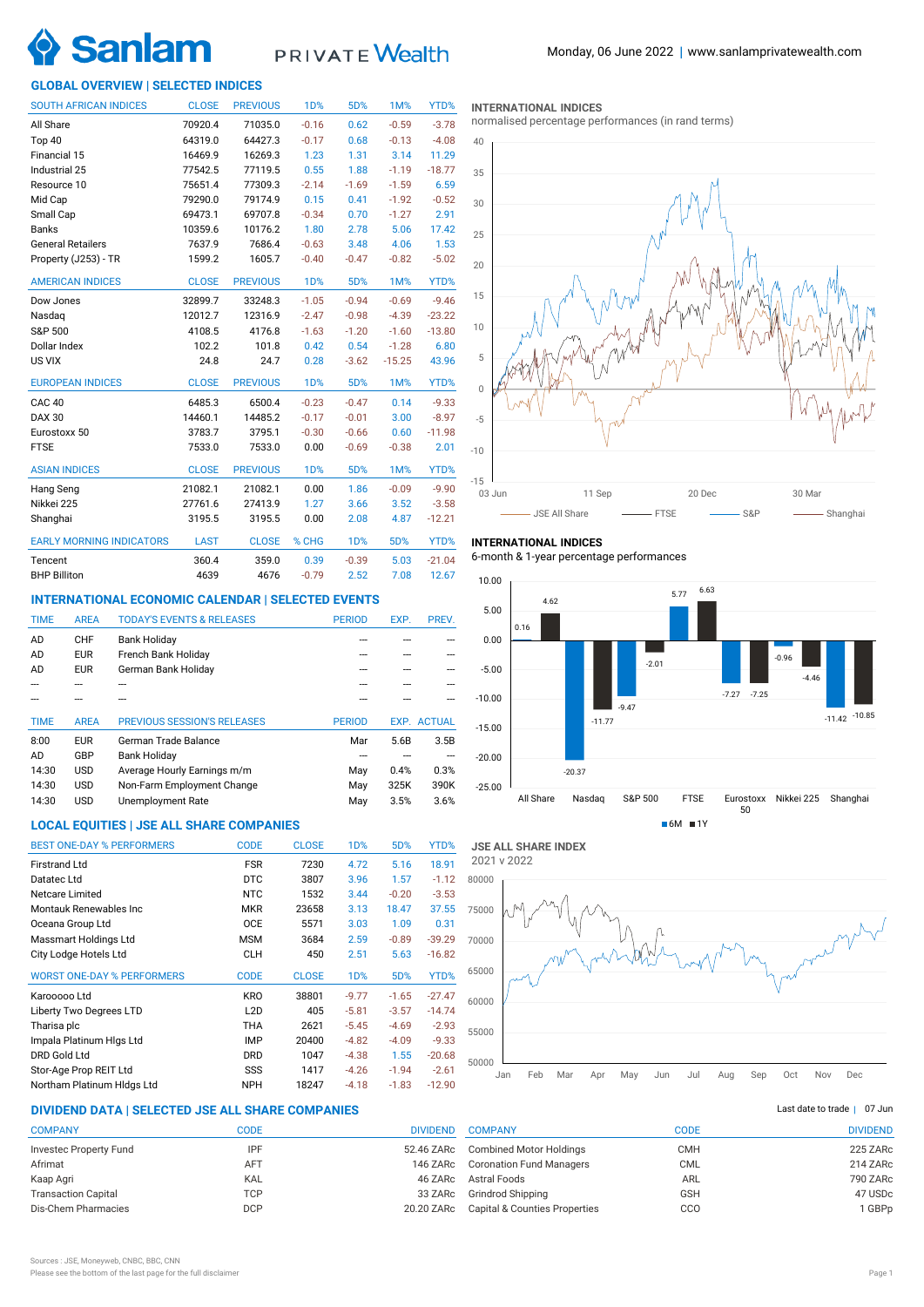| <b>COMPANY</b>                      | <b>CLOSE</b> | <b>PREVIOUS</b> | <b>1D%</b> | 5D%      | 1M%      | YTD%     |
|-------------------------------------|--------------|-----------------|------------|----------|----------|----------|
| Absa Group                          | 17913        | 17681           | 1.31       | 3.56     | 6.25     | 17.42    |
| Anglo                               | 74721        | 76073           | $-1.78$    | $-0.27$  | 5.04     | 14.65    |
| Angloplat                           | 161754       | 168617          | $-4.07$    | $-3.29$  | $-8.96$  | $-10.97$ |
| Anglo Gold Ashanti                  | 27464        | 27899           | $-1.56$    | $-0.82$  | $-15.02$ | $-16.45$ |
| Anheuser-Busch Inbev                | 86396        | 84606           | 2.12       | $-1.58$  | $-4.73$  | $-10.25$ |
| <b>Bhp Group Plc</b>                | 51464        | 51649           | $-0.36$    | 4.16     | $-4.54$  | 8.48     |
| <b>Bid Corp</b>                     | 32729        | 32792           | $-0.19$    | $-2.00$  | 1.36     | 0.26     |
| <b>British American Tobacco Plo</b> | 68515        | 67943           | 0.84       | $-1.89$  | 4.09     | 16.94    |
| Compagnie Financiere                | 17825        | 17623           | 1.15       | 5.50     | $-1.37$  | $-26.15$ |
| Capitec                             | 213554       | 214730          | $-0.55$    | $-0.50$  | 0.08     | 4.69     |
| Discovery                           | 13975        | 13943           | 0.23       | $-1.01$  | $-5.49$  | $-2.66$  |
| Firstrand                           | 7230         | 6904            | 4.72       | 5.16     | 7.16     | 18.91    |
| Goldfields                          | 15242        | 15605           | $-2.33$    | $-17.71$ | $-28.56$ | $-12.47$ |
| Glencore Plc                        | 10263        | 10362           | $-0.96$    | $-0.80$  | 7.02     | 26.47    |
| Implats                             | 20400        | 21432           | $-4.82$    | $-4.09$  | $-3.52$  | $-9.33$  |
| Kumba Iron Ore                      | 59647        | 58486           | 1.99       | 8.30     | 14.26    | 29.64    |
| Mondi Plc                           | 29400        | 29813           | $-1.39$    | $-3.57$  | $-1.62$  | $-25.60$ |
| Mtn Group                           | 16100        | 16050           | 0.31       | $-1.69$  | $-4.17$  | $-5.69$  |
| Naspers -N                          | 165982       | 165351          | 0.38       | 4.63     | 3.94     | $-32.86$ |
| Prosus Nv                           | 77185        | 77527           | $-0.44$    | 1.97     | 0.62     | $-41.07$ |
| Stanbank                            | 17043        | 16892           | 0.89       | 1.33     | 3.20     | 21.73    |
| Shoprite                            | 21335        | 20981           | 1.69       | 0.82     | $-4.93$  | 2.14     |
| Sanlam                              | 6424         | 6440            | $-0.25$    | $-3.30$  | $-0.40$  | 8.22     |
| Sasol                               | 41705        | 42363           | $-1.55$    | 3.25     | 8.07     | 61.02    |
| Sibanye Stillwater                  | 4884         | 5025            | $-2.81$    | $-3.11$  | $-12.60$ | $-0.53$  |
| Vodacom Group                       | 14545        | 14574           | $-0.20$    | 0.37     | $-3.59$  | 8.04     |

### **LOCAL INDICES**

1-year & 3-year percentage performances



 $1Y = 3Y$ 

# **EXPECTED COMPANY REPORTING SCHEDULE**

| <b>COMPANY</b>              | CODE       | <b>RELEASE</b> | <b>DATE</b> |
|-----------------------------|------------|----------------|-------------|
| Alexander Forbes            | <b>AFH</b> | Final          | 06 Jun      |
| Sygnia                      | <b>SYG</b> | Interim        | 07 Jun      |
| Stor-Age Property REIT      | SSS        | Final          | $09$ Jun    |
| <b>Vukile Property Fund</b> | <b>VKE</b> | Final          | $09$ Jun    |
| Mr Price Group              | <b>MRP</b> | Final          | $09$ Jun    |

# **BANK AND OTHER SELECTED PREFERENCE SHARES**

| <b>COMPANY</b>          | <b>CODE</b> | <b>CLOSE</b> | <b>CLEAN YIELD</b> | APPROX. NXT. LDT |
|-------------------------|-------------|--------------|--------------------|------------------|
| <b>Invested Limited</b> | <b>INPR</b> | 9700         | 6.90               | 08 Jun '22       |
| Standard Bank           | <b>SBPP</b> | 8949         | 7.11               | 07 Sep '22       |
| <b>Firstrand Bank</b>   | <b>FSRP</b> | 9395         | 6.76               | 24 Aug '22       |
| Absa                    | <b>ABSP</b> | 83600        | 6.88               | 14 Sep '22       |
| Capitec                 | CPIP        | 10510        | 6.33               | 14 Sep '22       |
| Steinhoff               | <b>SHFF</b> | 7900         | 8.87               | 19 Oct '22       |
| Grindrod                | GNDP        | 8700         | 8.76               | 20 Sep '22       |
| Netcare                 | <b>NTCP</b> | 8199         | 8.33               | 02 Nov '22       |
| Discovery               | <b>DSBP</b> | 9500         | 8.76               | 20 Sep '22       |
| Invicta                 | <b>IVTP</b> | 8700         | 10.66              | 22 Jun '22       |

### SELECTED HEADLINES

Johannesburg-listed Stocks dropped slightly on Friday, with the Top-40 index down 0.17% at 64,319 points and the All-share index 0.16% lower at 70,920 points. The stock market was most negatively affected by the resources index, which closed down 2.14% due to lower metal prices. However, the banking index was up 1.8%, with South African bank FirstRand rising 4.72%, after a trading update predicted an increase of more than 20% in headline earnings per share in 2022.



### **SENS ANNOUNCEMENTS**

SELECTED HEADLINES

### **FIRSTRAND LIMITED – Trading statement**

FirstRand's headline earnings per share (HEPS) of 480.5 cents, earnings per share (EPS) of 476.9 cents and normalised EPS of 473.3 cents for the year ended 30 June 2021 are expected to increase by more than 20% for the year ending 30 June 2022 (current period). FirstRand's HEPS, EPS, and normalised EPS for the current period will therefore be at least 576.6 cents, 572.2 cents and 567.9 cents, respectively. As guided at the time of the publication of FirstRand's results for the six months ended 31 December 2021, the credit cycle in South Africa is incrementally gaining impetus, particularly in the retail and commercial segments. Corporate activity is also showing stronger momentum, particularly in the last quarter. These trends have continued to support advances growth, resulting in healthy net interest income. In the UK, advances growth has continued in the vehicle asset finance (VAF) business, with mortgages and asset finance also presenting an ongoing modest uplift in new business origination. Activity levels in the domestic retail, commercial and corporate customer segments have increased, with fee and commission income in particular showing a higher growth trajectory. This, together with strong insurance premium growth and lower claims, is underpinning an improved non-interest revenue trend. Group credit impairments continue to reduce and nonperforming loan (NPL) formation remains in line with expectations. Due to ongoing uncertainty, the group remains conservatively positioned with regards to its forward-looking provisions. The rest of the income statement is broadly in line with previous guidance. The group has maintained its strong capital and liquidity position. A further trading statement will be issued once there is reasonable certainty regarding the extent of the increase in earnings and the relevant HEPS, EPS and normalised EPS ranges.

### Move | 4.72% Open | 6947c Close | 7230c High | 7266c Low | 6942c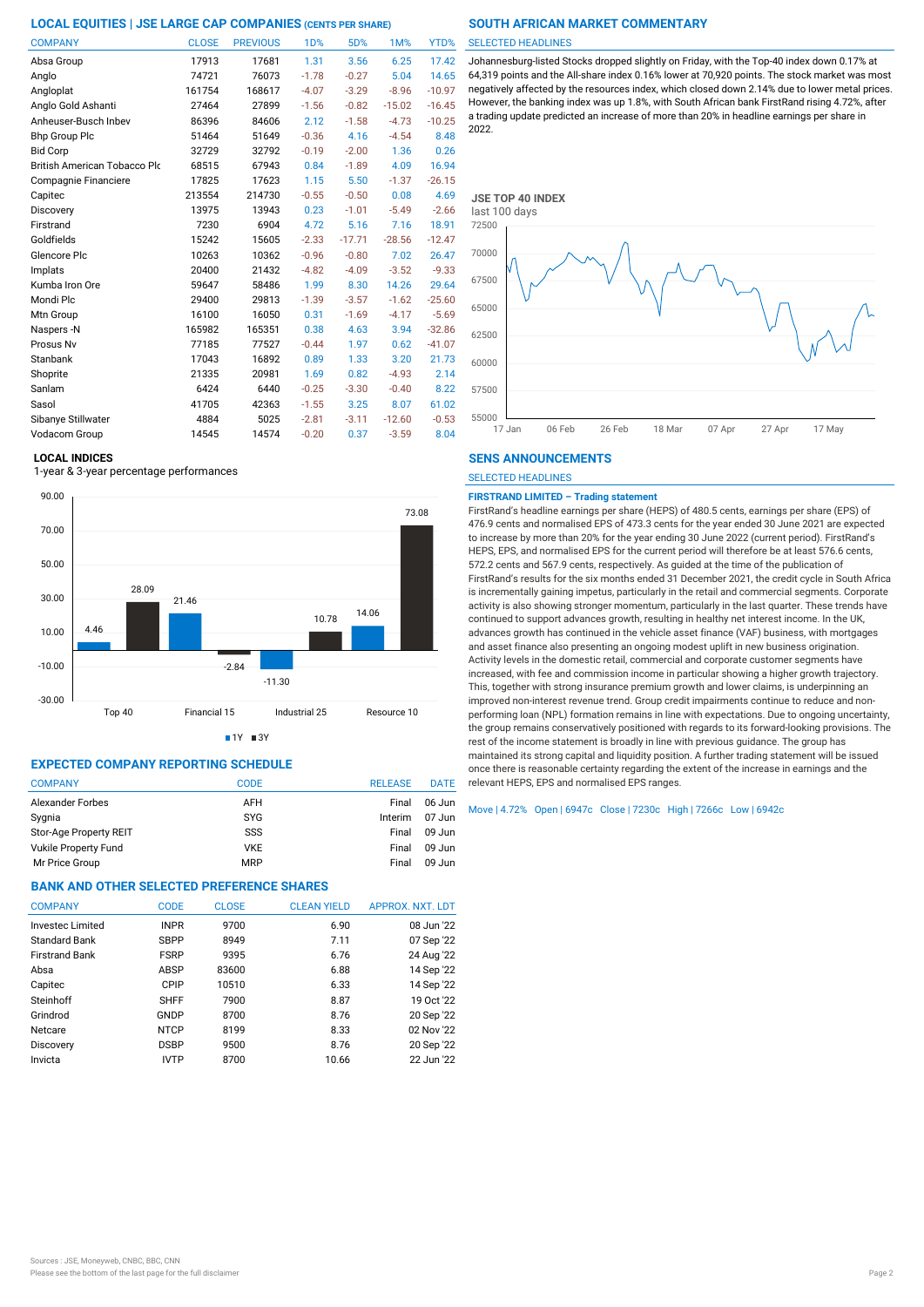**LOCAL EQUITIES | JSE MID CAP COMPANIES (CENTS PER SHARE) LOCAL EQUITIES | JSE SMALL CAP COMPANIES (CENTS PER SHARE)**

| <b>COMPANY</b>                   | <b>CODE</b>              | <b>CLOSE</b>  | <b>PREVIOUS</b> | 1 <sub>D</sub> % | 1M%                | YTD%               | <b>COMPANY</b>                  | <b>CODE</b>              | <b>CLOSE</b> | <b>PREVIOUS</b> | 1D%             | 1M%              | YTD%             |
|----------------------------------|--------------------------|---------------|-----------------|------------------|--------------------|--------------------|---------------------------------|--------------------------|--------------|-----------------|-----------------|------------------|------------------|
| Aspen                            | APN                      | 15463         | 15189           | 1.80             | $-6.65$            | $-31.10$           | Advtech                         | ADH                      | 1907         | 1924            | $-0.88$         | 6.83             | 8.48             |
| African Rainbow                  | ARI                      | 25927         | 26333           | $-1.54$          | 0.43               | 12.13              | Altron                          | AEL                      | 895          | 900             | $-0.56$         | $-0.78$          | $-2.19$          |
| Avi                              | AVI                      | 6620          | 6568            | 0.79             | $-3.39$            | $-10.42$           | Aeci                            | <b>AFE</b>               | 10163        | 10126           | 0.37            | $-1.68$          | $-9.26$          |
| Barworld                         | <b>BAW</b>               | 9152          | 9550            | $-4.17$          | $-20.60$           | $-39.14$           | <b>Alexander Forbes</b>         | AFH                      | 410          | 423             | $-3.07$         | $-14.23$         | $-8.69$          |
| <b>Bidvest Group</b>             | <b>BVT</b>               | 21679         | 21783           | $-0.48$          | 0.32               | 14.43              | Afrimat                         | AFT                      | 6305         | 6300            | 0.08            | $-3.04$          | 9.79             |
| Capco                            | CCO                      | 3029          | 3141            | $-3.57$          | $-4.99$            | $-16.40$           | Arrowhead Prop                  | AHB                      | 331          | 325             | 1.85            | $-2.93$          | $-22.12$         |
| Clicks Group                     | CLS                      | 30124         | 29866           | 0.86             | $-0.49$            | $-4.53$            | African Rainbow Cap.            | AIL                      | 651          | 657             | $-0.91$         | 0.31             | $-4.26$          |
| Coronation                       | <b>CML</b>               | 3758          | 3769            | $-0.29$          | $-8.56$            | $-28.47$           | Adcock Ingram                   | AIP                      | 5477         | 5374            | 1.92            | 3.85             | 8.56             |
| Dis-Chem                         | <b>DCP</b>               | 3448          | 3469            | $-0.61$          | $-9.81$            | $-2.65$            | Astral                          | ARL                      | 19076        | 19065           | 0.06            | 21.23            | 10.49            |
| Distell Group                    | DGH                      | 17350         | 17398           | $-0.28$          | 0.07               | 2.78               | Attacq                          | <b>ATT</b>               | 651          | 674             | $-3.41$         | $-2.84$          | $-18.52$         |
| Drdgold                          | <b>DRD</b>               | 1047          | 1095            | $-4.38$          | $-17.23$           | $-20.68$           | <b>Brait</b>                    | <b>BAT</b>               | 410          | 410             | 0.00            | 0.00             | $-9.29$          |
| Exxaro Resources                 | <b>EXX</b>               | 21812         | 21681           | 0.60             | $-0.49$            | 42.68              | <b>Blue Label Telecoms</b>      | <b>BLU</b>               | 555          | 560             | $-0.89$         | $-0.89$          | 9.04             |
| Fortress Reit A                  | FFA                      | 1298          | 1300            | $-0.15$          | 5.44               | 3.84               | <b>Bytes Technology</b>         | <b>BYI</b>               | 8750         | 8750            | 0.00            | $-0.27$          | $-28.31$         |
| Fortress Reit B                  | <b>FFB</b>               | 412           | 417             | $-1.20$          | 25.23              | 26.77              | City Lodge Hotels               | <b>CLH</b>               | 450          | 439             | 2.51            | $-1.32$          | $-16.82$         |
| Growthpoint                      | GRT                      | 1411          | 1390            | 1.51             | 1.95               | $-8.20$            | Curro                           | COH                      | 983          | 978             | 0.51            | $-6.74$          | $-21.04$         |
| Harmony Gold                     | <b>HAR</b>               | 5462          | 5570            | $-1.94$          | $-16.43$           | $-17.99$           | Cashbuild                       | <b>CSB</b>               | 28800        | 28471           | 1.16            | 1.91             | 10.35            |
| Investec                         | INL                      | 9513          | 9501            | 0.13             | 2.75               | 8.66               | Datatec                         | <b>DTC</b>               | 3807         | 3662            | 3.96            | $-2.38$          | $-1.12$          |
| Investec                         | <b>INP</b>               | 9363          | 9360            | 0.03             | 3.01               | 8.01               | Emira                           | <b>EMI</b>               | 1041         | 1048            | $-0.67$         | $-3.25$          | 9.58             |
| Italtile                         | <b>ITE</b>               | 1515          | 1550            | $-2.26$          | $-10.57$           | $-9.82$            | Epp N.V                         | EPP                      | 1236         | 1236            | 0.00            | 0.00             | 5.19             |
| Libhold                          | LBH                      | 10422         | 10422           | 0.00             | 0.00               | 10.24              | <b>Equites Property Fund</b>    | EQU                      | 1909         | 1918            | $-0.47$         | $-7.78$          | $-16.96$         |
| Life Healthcare                  | <b>LHC</b>               | 1846          | 1838            | 0.44             | $-14.89$           | $-23.18$           | Famous Brands                   | <b>FBR</b>               | 6700         | 6630            | 1.06            | 7.20             | $-14.28$         |
| Multichoice Group                | <b>MCG</b>               | 13311         | 13300           | 0.08             | 3.55               | 9.08               | Grindrod                        | GND                      | 856          | 842             | 1.66            | 30.09            | 72.93            |
| Mediclinic Int.                  | MEI                      | 7677          | 7639            | 0.50             | 5.31               | 12.80              | Hci                             | HCI                      | 17130        | 16836           | 1.75            | 16.33            | 131.49           |
| <b>Montauk Renewables</b>        | <b>MKR</b>               | 23658         | 22940           | 3.13             | 24.27              | 37.55              | Hudaco                          | HDC                      | 15000        | 15000           | 0.00            | 2.04             | 13.77            |
| Mr Price Group                   | <b>MRP</b>               | 20474         | 20254           | 1.09             | $-3.33$            | 2.63               | Hammerson Plc                   | <b>HMN</b>               | 520          | 532             | $-2.26$         | $-12.90$         | $-27.68$         |
| Momentum                         | MTM                      | 1516          | 1524            | $-0.52$          | $-8.67$            | $-20.00$           | Hyprop                          | <b>HYP</b>               | 3636         | 3616            | 0.55            | 2.42             | $-2.39$          |
| Ninety One Plc                   | N91                      | 4370          | 4347            | 0.53             | $-16.52$           | $-23.97$           | Investec Australia Prop.        | <b>IAP</b>               | 2082         | 2100            | $-0.86$         | $-3.66$          | 8.32             |
| Nedbank                          | <b>NED</b>               | 22919         | 22849           | 0.31             | 4.61               | 30.95              | Investec Prop Fund              | IPF                      | 1196         | 1204            | $-0.66$         | $-1.89$          | $-3.55$          |
| Northam Platinum                 | <b>NHM</b>               | 18247         | 19043           | $-4.18$          | $-3.87$            | $-12.90$           | Imperial                        | <b>IPL</b>               | 6595         | 6595            | 0.00            | 0.00             | 3.06             |
| Nepi Rockcastle Plc              | <b>NRP</b>               | 9211          | 9335            | $-1.33$          | $-2.73$            | $-13.10$           | Jse                             | <b>JSE</b>               | 10762        | 10814           | $-0.48$         | $-3.22$          | $-3.91$          |
| Netcare                          | <b>NTC</b>               | 1532          | 1481            | 3.44             | $-0.07$            | $-3.53$            | Kap Industrial                  | KAP                      | 469          | 473             | $-0.85$         | $-5.06$          | 7.32             |
| Ninety One                       | NY1                      | 4281          | 4250            | 0.73             | $-15.04$           | $-24.24$           | Karooooo                        | <b>KRO</b>               | 38801        | 43000           | $-9.77$         | $-19.16$         | $-27.47$         |
| Old Mutual                       | <b>OMU</b>               | 1250          | 1251            | $-0.08$          | 2.29               | $-4.58$            | Psg Konsult                     | <b>KST</b>               | 1185         | 1168            | 1.46            | $-13.19$         | $-11.83$         |
| Pik N Pay                        | PIK                      | 5303          | 5235            | 1.30             | $-8.09$            | 1.07               | <b>Liberty Two Degrees</b>      | L <sub>2</sub> D         | 405          | 430             | $-5.81$         | $-6.03$          | $-14.74$         |
| Pepkor                           | PPH                      | 2104          | 2100            | 0.19             | 2.33               | $-3.88$            | Long4Life                       | L <sub>4</sub> L         | 621          | 621             | 0.00            | 2.31             | 6.34             |
| Psg                              | <b>PSG</b>               | 8998          | 8905            | 1.04             | $-4.90$            | 0.83               | Libstar                         | LBR                      | 534          | 540             | $-1.11$         | $-5.49$          | $-19.70$         |
| Quilter Plc                      | QLT                      | 2253          | 2310            | $-2.47$          | $-14.20$           | $-28.88$           | Lighthouse Capital              | LTE                      | 776          | 770             | 0.78            | $-12.32$         | $-13.78$         |
| Rbplapts                         | <b>RBP</b>               | 15494         | 15744           | $-1.59$          | $-2.07$            | $-0.88$            | Massmart                        | <b>MSM</b>               | 3684         | 3591            | 2.59            | $-11.01$         | $-39.29$         |
| Redefine                         | <b>RDF</b>               | 403           | 402             | 0.25             | $-6.28$            | $-8.41$            | Mas Real Estate Inc             | <b>MSP</b>               | 2013         | 2024            | $-0.54$         | $-4.14$          | $-4.28$          |
| Remgro                           | <b>REM</b>               | 14625         | 14526           | 0.68             | 4.16               | 11.51              | Metair                          | <b>MTA</b>               | 2650         | 2663            | $-0.49$         | $-5.39$          | $-3.64$          |
| Resilient Reit                   | <b>RES</b>               | 5375          | 5375            | 0.00             | $-5.73$            | $-10.04$           | Motus                           | <b>MTH</b>               | 11193        | 11197           | $-0.04$         | $-0.07$          | 1.67             |
| Rand Merchant Inv                | RMI                      | 2804          | 2751            | 1.93             | 3.32               | $-37.92$           | M&R Hold                        | <b>MUR</b>               | 1097         | 1100            | $-0.27$         | 1.57             | $-23.13$         |
| Reinet Investments Sca           | <b>RNI</b>               | 30190         | 30589           | $-1.30$          | $-5.15$            | 5.55               | Oceana                          | <b>OCE</b>               | 5571         | 5407            | 3.03            | 1.29             | 0.31             |
| Sappi                            | <b>SAP</b>               | 5567          | 5611            | $-0.78$          | $-4.20$            | 21.92              | Omnia                           | <b>OMN</b>               | 8400         | 8665            | $-3.06$         | 2.40             | 31.23            |
| Santam                           | <b>SNT</b>               | 28117         | 28210<br>14974  | $-0.33$          | $-4.42$            | 4.52               | Pan African Resource            | <b>PAN</b>               | 375          | 381             | $-1.57$         | $-15.16$         | $-2.34$          |
| Spar                             | SPP                      | 14931         |                 | $-0.29$          | $-9.76$            | $-10.66$           | Raubex                          | <b>RBX</b>               | 3848         | 3822            | 0.68            | $-6.42$          | $-3.32$          |
| Sirius Real Estate               | <b>SRE</b>               | 2051          | 2124            | $-3.44$          | $-11.63$           | $-32.38$           | Rhodes Food Pty                 | RFG                      | 1158         | 1160            | $-0.17$         | $-9.39$          | $-5.70$          |
| Tigebrands<br>The Foschini Group | <b>TBS</b>               | 14335         | 14200           | 0.95             | $-6.87$            | $-20.80$           | Reunert                         | <b>RLO</b>               | 4250         | 4364            | $-2.61$         | $-4.54$          | $-19.81$         |
|                                  | <b>TFG</b>               | 14208         | 14016           | 1.37             | 3.38               | 14.67              | Sa Corp Real Estate             | SAC                      | 205          | 208             | $-1.44$         | $-7.24$          | $-12.77$         |
| Thungela Resources<br>Telkom     | <b>TGA</b>               | 25125         | 24927           | 0.79             | $-2.17$<br>$-0.59$ | 197.20<br>$-12.17$ | Steinhoff International N.V.    | <b>SNH</b><br><b>SPG</b> | 269          | 263             | 2.28            | $-5.61$          | $-46.41$         |
| Truworths                        | <b>TKG</b><br><b>TRU</b> | 4750<br>5362  | 4761<br>5329    | $-0.23$          | $-5.27$            |                    | Super<br>Stor-Age Property Reit | SSS                      | 3100         | 3060<br>1480    | 1.31<br>$-4.26$ | 12.48            | $-8.85$          |
| Textainer                        | <b>TXT</b>               |               | 52899           | 0.62             | $-9.36$            | 2.62               |                                 | STP                      | 1417<br>3475 |                 |                 | $-4.45$          | $-2.61$          |
| Woolies                          | WHL                      | 50847<br>5452 | 5426            | $-3.88$<br>0.48  | $-6.64$            | $-11.57$<br>5.13   | Stenprop<br>Sun Int             | SUI                      | 2965         | 3590<br>2943    | $-3.20$<br>0.75 | $-14.20$<br>3.13 | $-19.19$<br>4.22 |
|                                  |                          |               |                 |                  |                    |                    | <b>Transaction Capital</b>      | <b>TCP</b>               | 4233         | 4255            | $-0.52$         | $-13.75$         | $-6.00$          |
|                                  |                          |               |                 |                  |                    |                    | Tsogo Sun Hotels                | <b>TGO</b>               | 374          | 377             | $-0.80$         | 11.64            | 6.25             |
|                                  |                          |               |                 |                  |                    |                    |                                 |                          |              |                 |                 |                  |                  |

# **SOUTH AFRICAN 10-YEAR BOND**



# **10-YEAR BOND YIELD | SELECTED ITEMS (BASIS POINT CHANGE)**

| <b>REGION</b>        | <b>YIELD</b> | 1D% | 1M%   | YTD% |
|----------------------|--------------|-----|-------|------|
| <b>United States</b> | 2.94         | 3   | $-10$ | 138  |
| United Kingdom       | 2.15         | --- | 19    | 136  |
| Germany              | 1.27         | 4   | 23    | 148  |
| Japan                | 0.23         | --- |       | 16   |
| South African 10Y    | 9.84         | -2  | $-12$ | 98   |

Wbhovco WBO 8500 8550 -0.58 12.99 -24.96 Vukile VKE 1322 1363 -3.01 0.76

Zeder Investments ZED 188 188 0.00 -39.35 -41.98

Tsogo Sun Gaming TSG 1319 1310 0.69 15.70 13.22

# **GLOBAL INTEREST RATES | SELECTED ITEMS**

| <b>REGION</b>        | <b>CURRENT RATE</b> |  |  |  |  |
|----------------------|---------------------|--|--|--|--|
| <b>United States</b> | 0,50%-1,00%         |  |  |  |  |
| United Kingdom       | 1.00%               |  |  |  |  |
| European             | 0,00%               |  |  |  |  |
| SA Repo Rate         | 4.75%               |  |  |  |  |
| <b>SA Prime Rate</b> | 8.25%               |  |  |  |  |

 $6.87$ <br>-24.96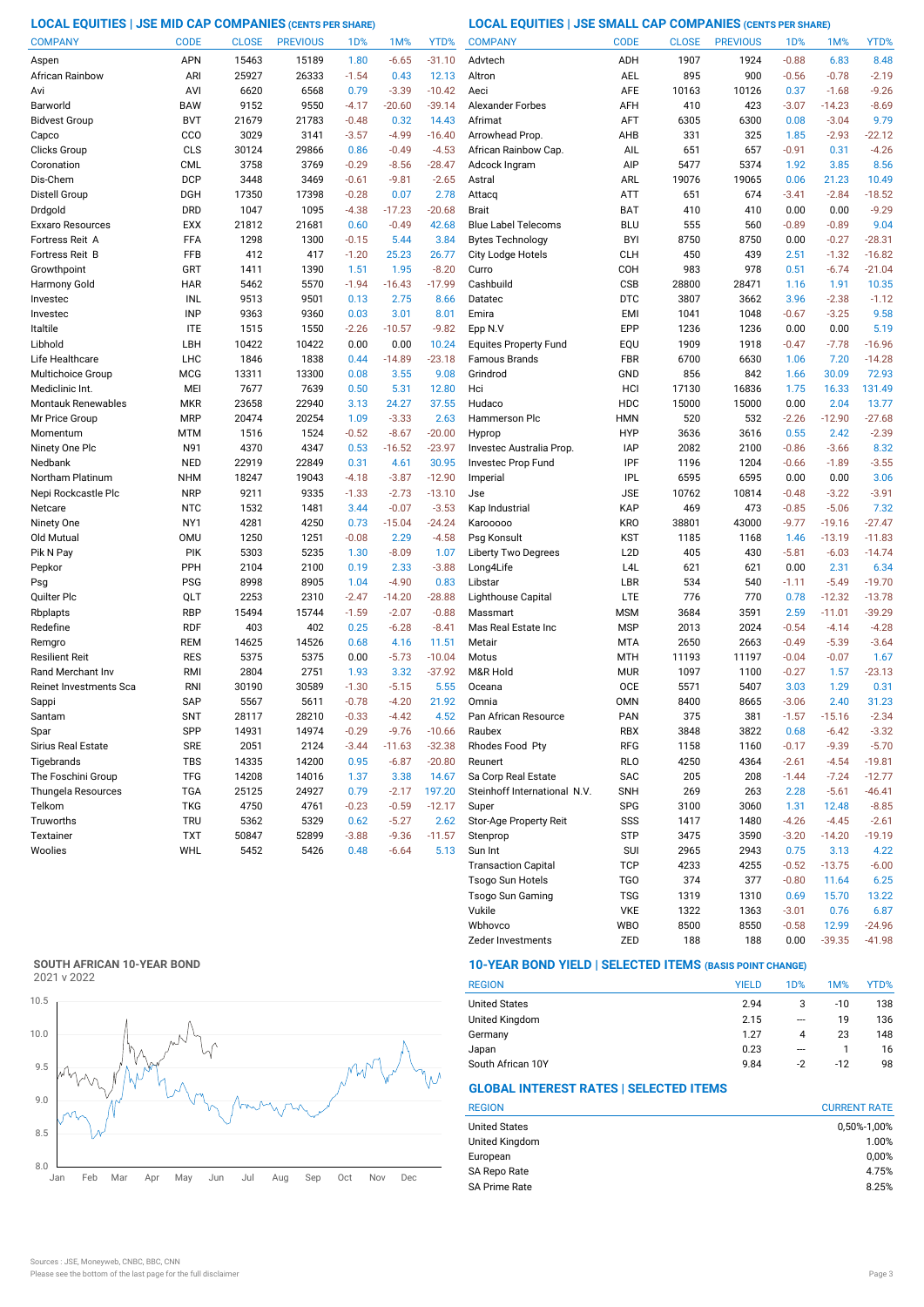# **EUROPEAN INDICES**

normalised percentage performances



**AMERICAN INDICES**

normalised percentage performances



### **ASIAN INDICES**

normalised percentage performances



### **GLOBAL MARKETS EUROPEAN MARKET COMMENTARY**

### SELECTED HEADLINES

European markets closed lower on Friday, with traders digesting fresh economic data from the U.S. Russia's onslaught in Ukraine was also front and centre, as well as the recent EU announcement of a partial ban on Russian oil imports. OPEC and its oil-producing allies agreed on Thursday to hike output in July and August by a larger-than-expected amount as Russia's invasion of Ukraine wreaks havoc on global energy markets. The U.K.'s FTSE 100 was closed on Friday for the Queen's Platinum Jubilee celebrations. In individual stocks news, car parts maker Faurecia fell 6.7% after announcing it had launched a capital increase to pay for its acquisition of rival Hella.



### **AMERICAN MARKET COMMENTARY**

### SELECTED HEADLINES

U.S. stocks slid Friday to close the week lower as investors digested a stronger-than-expected jobs report and its implication for monetary policy going forward. The latest jobs report showed U.S. hiring remained elevated in May. Nonfarm payrolls added 390,000 jobs last month, the Bureau of Labor Statistics reported Friday. Economists expected 328,000 jobs added, according to Dow Jones. Average hourly earnings rose 0.3% in May, slightly less than the consensus estimate of 0.4% and in line with April's pace. Cleveland Fed President Loretta Mester later Friday said she supports aggressive rate hikes ahead, as she has not seen enough evidence that inflation has peaked.



### **ASIAN MARKET COMMENTARY**

### SELECTED HEADLINES

Shares in Asia-Pacific were mixed this morning, as a private survey showed another contraction in China's service sector activity for May. China's Caixin Services Purchasing Managers' Index released Monday came in at 41.4, better than April's reading of 36.2 but still in contraction territory. The release comes on the back of last week's official non-manufacturing PMI print of 47.8 for May, an improvement over April's reading of 41.9 but still below the 50 mark that separates expansion from contraction.